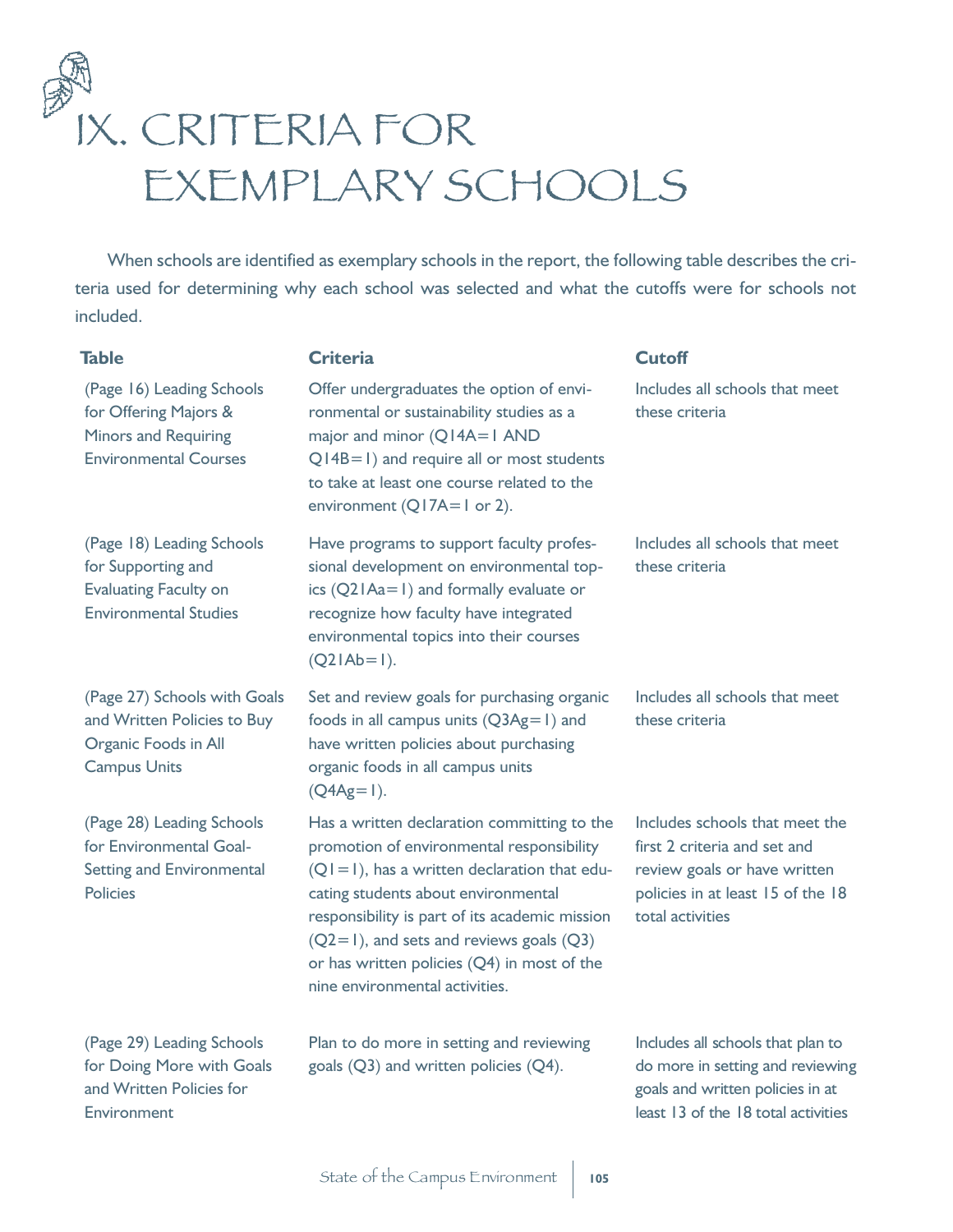## CRITERIA FOR EXEMPLARY SCHOOLS

(Page 31) Leading Schools for Employing Environmental Administrators and **Coordinators** 

Have hired all four of the following: a fulltime administrator who manages environmental issues beyond regulatory compliance (Q7Aa=1), a recycling coordinator (Q7Ab=1), an energy conservation coordinator (Q7Ac=1), and a green purchasing coordinator (Q7Ad=1).

(Page 34) Schools with **Environmental** Accountability Standards in All Campus Units

(Page 40) Leading Schools for Energy Efficiency and **Conservation** 

(Page 41) Leading Schools for Doing More w/Energy Efficiency and Conservation Require environmental accountability campus-wide (Q5Aa=1), not just in some campus units.

Must do the following: have at least some percentage of electricity and heating and cooling needs met by renewable sources (Q31A=2-12); have water efficiency upgrades  $(Q32Aa=1,2)$ , lighting efficiency upgrades  $(Q32Ab=1,2)$ , and heating, ventilation and air conditioning upgrades (Q32Ac=1,2) in at least some campus units; and have developed efficiency design codes for new or existing buildings (Q33Aa=1,2) and implemented life-cycle analysis for energy project evaluation (Q33Ab=1,2) in at least some campus units.

Must have plans to do the following in the future: use renewable sources for electricity and heating and cooling needs (Q31b=1); upgrade water efficiency (Q32Ba=1), upgrade lighting efficiency (Q32Bb=1), and upgrade heating, ventilation and air conditioning  $(Q32Bc=1)$ ; and develop efficiency design codes for new or existing buildings  $(Q33Ba=1,2)$  and implement life-cycle analysis for energy project evaluation  $(Q33Ab=1)$ .

Includes all schools that meet these criteria

Includes all schools that meet this criteria

Must use renewable sources and of the five criteria listed, must perform at least 4 campus-wide with the remaining performed in some campus units

Includes schools that meet at least 5 of the 6 criteria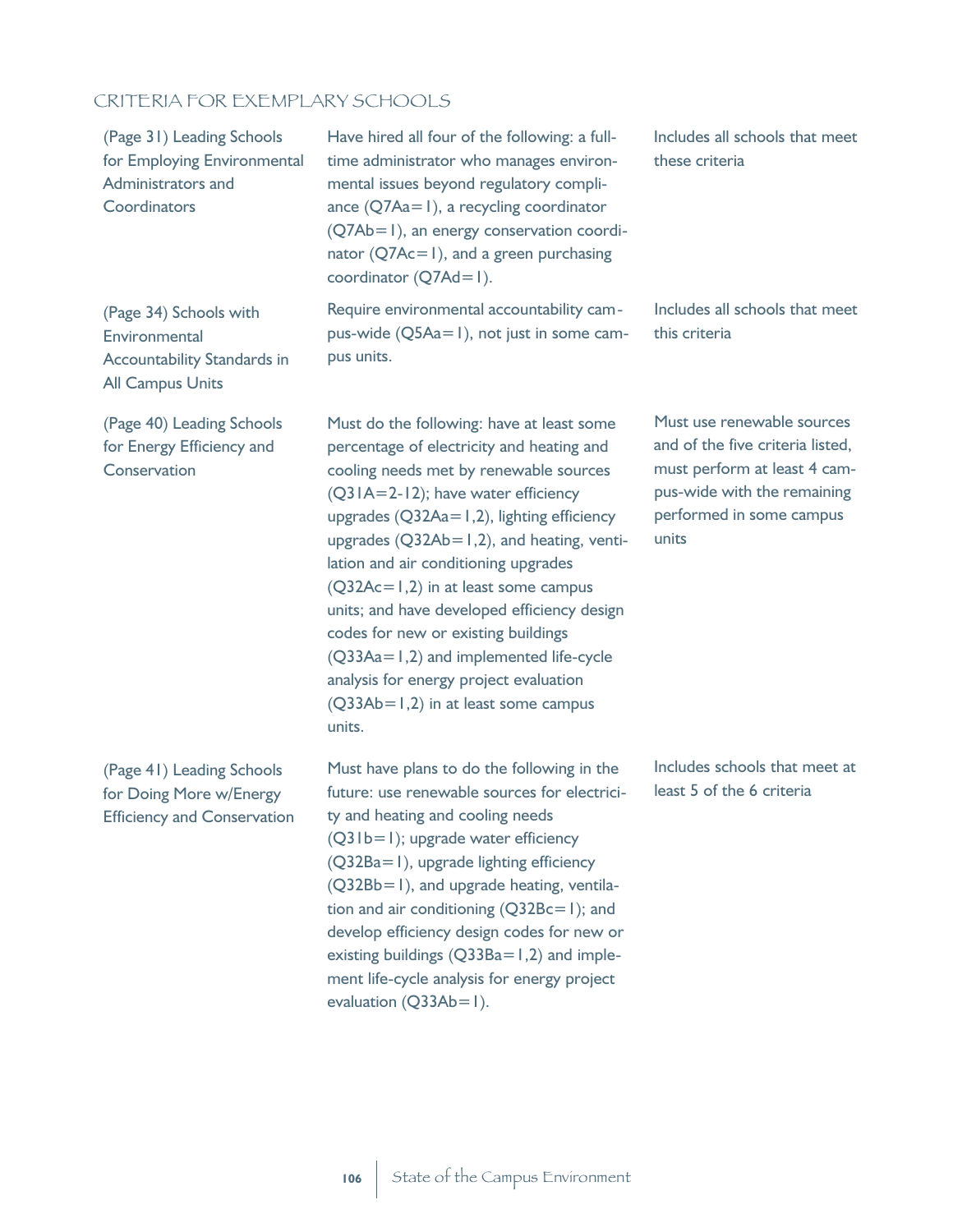## CRITERIA FOR EXEMPLARY SCHOOLS

(Page 42) Leading Schools for Which More Than 50% of Energy Comes from Renewable Sources

(Page 45) Leading Schools for Recycling, Solid Waste, and Materials Flow

(Page 47) Leading Schools for Doing More w/ Recycling, Solid Waste, and Materials Flow

Must have at least 50% of campus's total electricity, heating and cooling demand met by renewable sources

Must perform most of the following: recycle eight types of goods (higher grades of paper, lower grades of paper, corrugated cardboard, aluminum containers, glass bottles and jars, plastic, food scraps or landscape trimming for composting or mulching, construction materials) and perform most of six different types of activities (materials exchange program, encouraging environmentally sound purchasing, reducing the need for paper hard copies, encouraging lab courses to implement micro-scale experiments, specifying that office paper purchased must contain a minimum 25% post-consumer waste, specifying chlorinefree requirements for office paper).

Must have plans to do more in the following areas: recycle eight types of goods (higher grades of paper, lower grades of paper, corrugated cardboard, aluminum containers, glass bottles and jars, plastic, food scraps or landscape trimming for composting or mulching, construction materials) and have plans to do more in six different types of activities (materials exchange program, encouraging environmentally sound purchasing, reducing the need for paper hard copies, encouraging lab courses to implement micro-scale experiments, specifying that office paper purchased must contain a minimum 25% post-consumer waste, specifying chlorine-free requirements for office paper).

Includes all schools that meet this criteria

Schools must perform at least 12 of these, and of the 12 or more, they must perform at least 10 campus-wide

Schools must have plans to do more in at least 8 of these areas